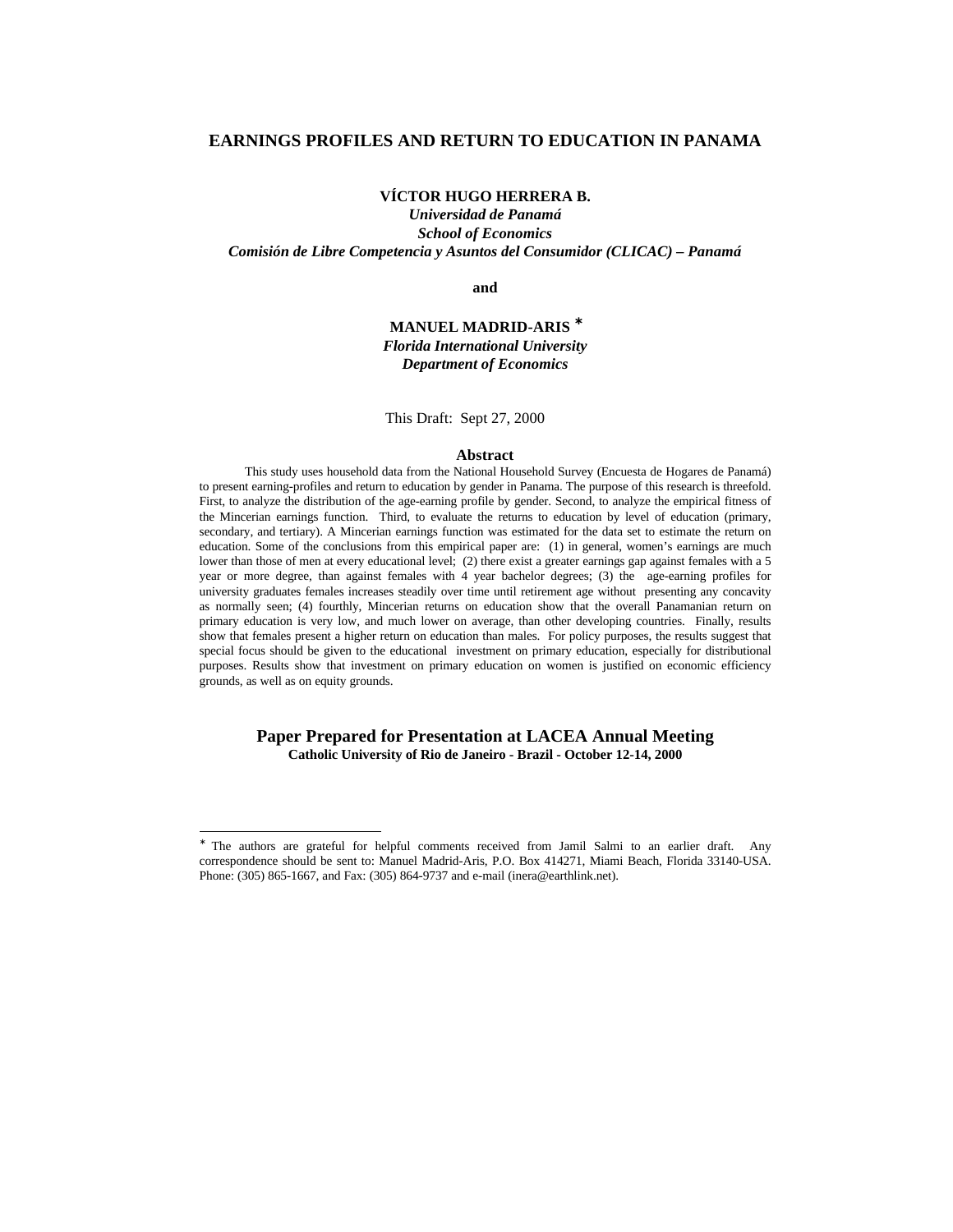### **1.0 INTRODUCTION**

Studies in the field known as "economics of human capital" have proliferated in the last three decades, especially on the issue of returns to education or investment in human capital creation.<sup>1</sup> The concept of human capital refers to the fact that individuals invest in themselves through education, training, or other activities, which allow them to raise their future income.

The human capital economics theory postulates that a person's income is a function of several factors such as education, training, experience, and ability, among others. Since economists see education as an investment, it is important to estimate its rate of return.<sup>2</sup> While the literature on return on education is very broad, but there are just a few number of studies that analyze the gender-earning differences, especially in less-developed countries. In the case of Panama, earning profiles and returns on education by gender and by level of education have not received much attention at all. The present paper makes a very simple initial attempt to analyze age-earning profiles by gender by using data from the 1994 Urban Households Survey and replicates standard analysis (Mincer, 1974) about estimating returns on education.

 The purpose of this research is threefold. First, to analyze the age-earning profile by gender to see the concavity of the profile by gender and wage differentials between gender. Second, to analyze what variables particularly education and experience explain a substantial part of the variation in earnings in Panama. We have an interest in seeing how the human capital empirical models fit the data selected for this research. Third, to evaluate the returns to education by level of education (primary, secondary, and tertiary); and by gender. In the next section, a review of the different methodologies normally applied for estimating return on education is presented. Section 3 and 4, present the data used in this paper and earnings differentials by gender. Section 5 describes the methodology applied in this research for estimating return on education; Section 6 contains the rates of return to education for males and females by educational levels estimated. In Section 7, rates of return to education obtained are compared with other Latin-American countries. Finally, we summarize the conclusion of our analysis.

<sup>&</sup>lt;sup>1</sup> Becker, Schultz, and Mincer are normally identified as the originators of this new area of economics, which was established in the early 1960's. For a review about this field of economics, see Mincer (1974), Becker (1975), Schultz (1971) and Psacharopoulos (1973, 1984).

<sup>&</sup>lt;sup>2</sup> For a review about international rates of return to education, see Psacharopoulos (1985, 1994).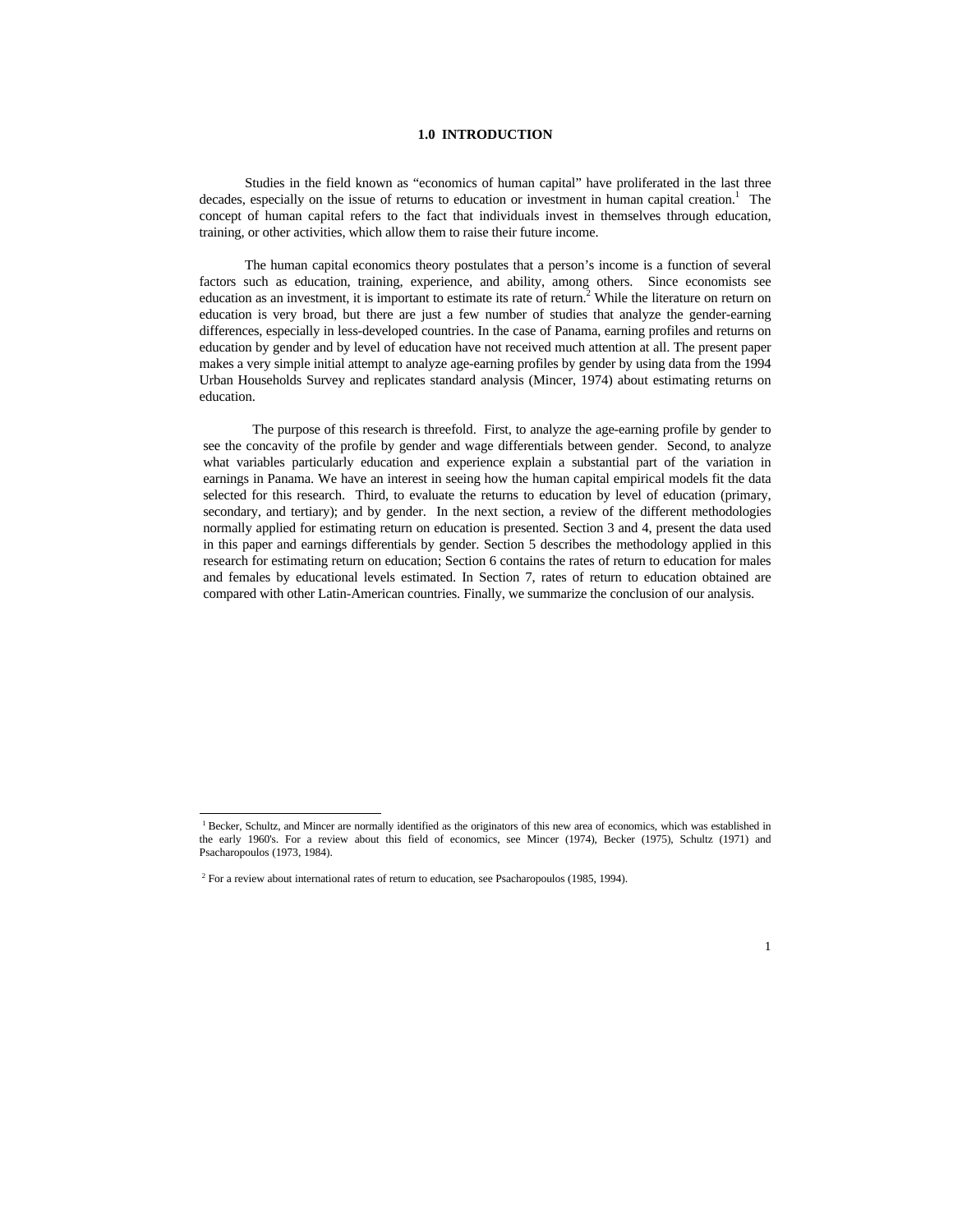### **2.0 METHODOLOGICAL ISSUES ABOUT RETURN TO EDUCATION**

#### **2.1 Brief Review of Methodologies for Estimating Returns on Education**

The estimates of return on investment in education can be obtained mainly by two different methodologies, which in theory, should lead to similar results. These methodologies are: (i) the elaborate or full discounting method; and (ii) the "earning function," which can use an extended earning function, or the basic earning function (Mincer, 1974).<sup>3</sup>

In order to apply the elaborate method, detailed data is needed about age-earnings by level of education, and it is necessary to find the discount rate that equates a stream of education cost, or investment to the benefits or returns at a given point of time. The annual benefits normally are measured by the earnings of the person by different levels of education which the rate of return is calculated, and the earning of a control group of an inferior level of education. Normally, the private rate of return is used to explain people's behavior in their educational decisions, and as a distributive effect of public resources. The social rate of return normally is used to define future educational investment policies.

The earning function methodology is derived from Mincer (1974) and consists of calculating a Mincerian semi-log function regression which the dependent variable is the natural logarithm of earning, years of schooling (S) and a set of other variables assumed to affect earnings (i.e., years of experience). Thus, the earning function can be written as:

$$
\ln Y_i = \mathbf{b}_o + rS_i + dX_i + u \tag{1}
$$

In equation (1) the coefficient of years of schooling can be interpreted as the average private rate of return to an additional year of schooling, regardless of the educational level. This specification considers the assumption that labor markets function competitively, that there are no inequalities in basic intelligence, physical skills, or background. Griliches (1977) argues that the Mincer semi-log equation is rather an inflexible form.

The extended earnings function methodology can be applied to estimate the return to investment in education at different levels of education. This is done by converting the years of schooling variable into a series of dummy variables in accordance with the different types of education, such as primary, secondary, and tertiary education, or even among the different types of education such as humanistic or vocational. The private rate of return can be estimated from the extended earnings function by taking the differences between two adjacent dummy variable coefficients and dividing by the additional numbers of years from the next educational level.

From the methodologies explained before, the discounting of actual net age-earning profiles or full method is the most appropriate methodology to estimate the return to investment in education when there is going to be a comparison across countries. It is appropriate because it considers the history of

 $3$  For further details about rate of return estimation methodologies, see Psacharopoulos and Ng (1994).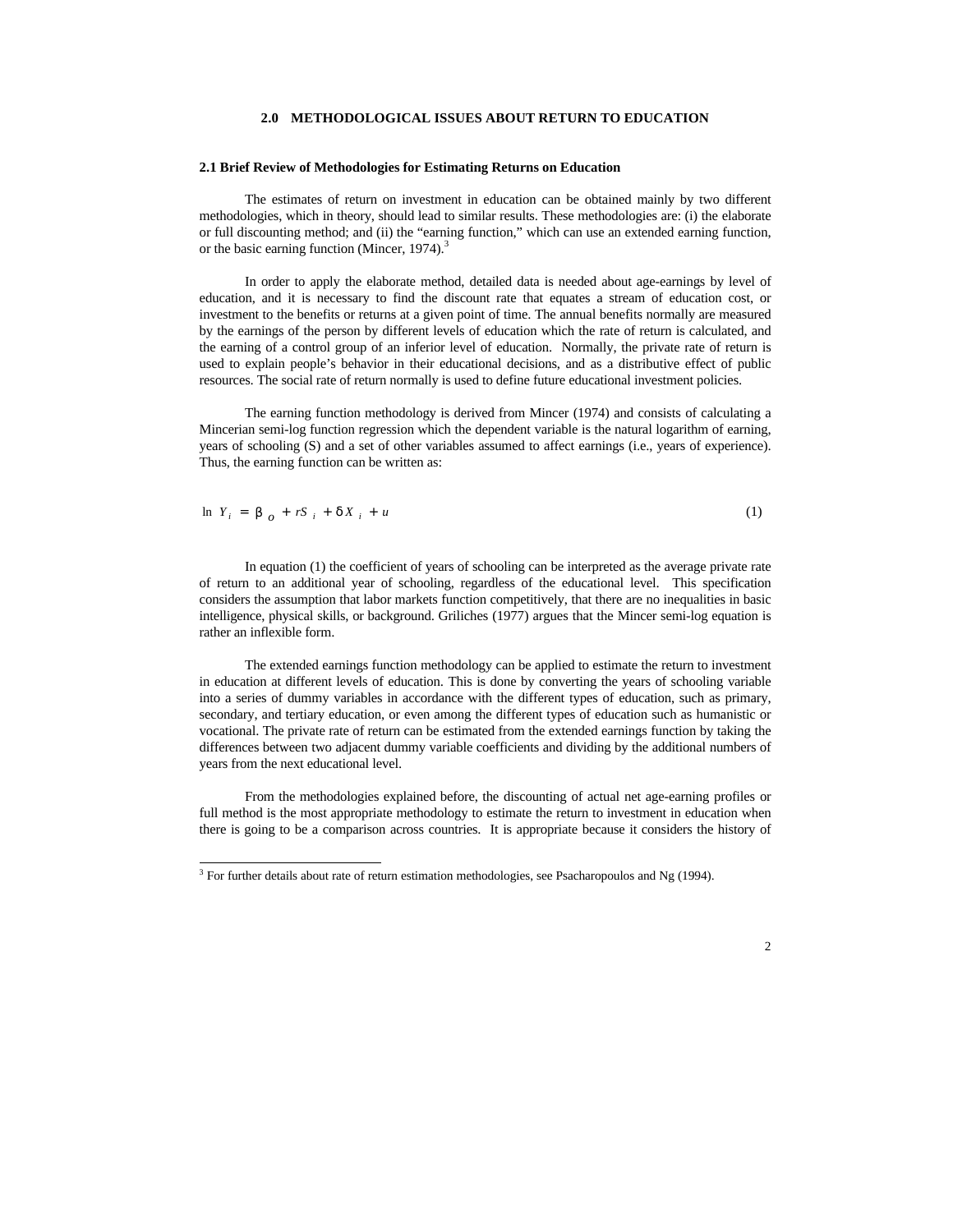early earnings of the individuals. The net present value methodology has declined in popularity since net present values results are not easily compared across countries and currencies (Psacharopoulos, 1984). The main disadvantage with regard to the net age-earning profile methodology is the quantity of data required. Thus, this methodology is difficult to apply in less-developed countries where the data is very limited.

Although the Mincer earning function method is slightly inferior to the full method, researchers have found it very convenient for estimating returns to education in LDCs since less data is required. One problem of the Mincer earning function is the assumption of equating human capital with years of schooling and/or years of experience (Griliches,  $1977$ ).<sup>4</sup> If labor markets are not competitive, then relative wages across different levels of education are not necessarily the best measure of the relative productivity of the workers, unless government sets the wages according to some productivity rule. When wages are not a reliable measure of productivity, it may be preferable to measure the effect of education on physical measure of output, rather than using wage differentials as a proxy for productivity differences (Psacharopoulos and Woodhall, 1985, p. 46). Thus, if there are grounds for believing that under a non-competitive environment, where the observed earnings do not perfectly reflect productivity, then shadow wage rates rather than actual wage can be used to estimate the benefits of education

#### **2.2 Returns on Education, Controversies and New Approaches**

The rate of the return estimation for educational investment was questioned during the 1980s, especially the issue of whether the earnings pattern really reflects productivity (Klees, 1986; Leslie 1990; Behrman, 1987; Behrman and Birdsall, 1983, 1987).

As pointed out by Behrman and Birdsall (1987), the conventional wisdom is that returns on primary education are so high that policies should be directed to expand this sector. But a number of studies suggest that returns are not as high as prior studies suggest. Behrman and Birdsall (1983, 1985) in their study about earning in Brazil, they incorporated the measure of schooling quality into an analysis of the determinants of earnings. Thus, they argued that failure to include schooling quality, ability or other control variables (e.g., differences across region in prices) along the years of schooling in an earning equation is likely to cause upward bias in the estimation of returns to years of schooling.

While rate of return estimates are important for policy-making, some researchers argue that rate of return estimated econometrically by ordinary least squares (OLS) suffer from some drawbacks, thus, return estimates could be biased. This biased is the result of not considering individual's heterogeneity and the endogenity of schooling investment decisions are not considered.

In the 1990's several approaches have been proposed to tackle the self-selection and endogenity issues. The first approach is controlling for unobserved elements that may bias traditional OLS estimates. Thus, Blackburn and Neumark (1995) by including proxies for ability in earnings equations concludes that OLS estimates are biased upwards. Another group of studies is by using panel data for twins to estimate the return to schooling. Recent studies using this approach give varying results, while some studies find higher results than conventional OLS (Ashenfelter and Krueger, 1994), other studies reports lower returns compared with conventional OLS (Ashenfelter and Zimmerman, 1993). A second

<sup>4</sup> For an explanation of this methodology pitfall, see Psacharopuolos (1994, p. 1326).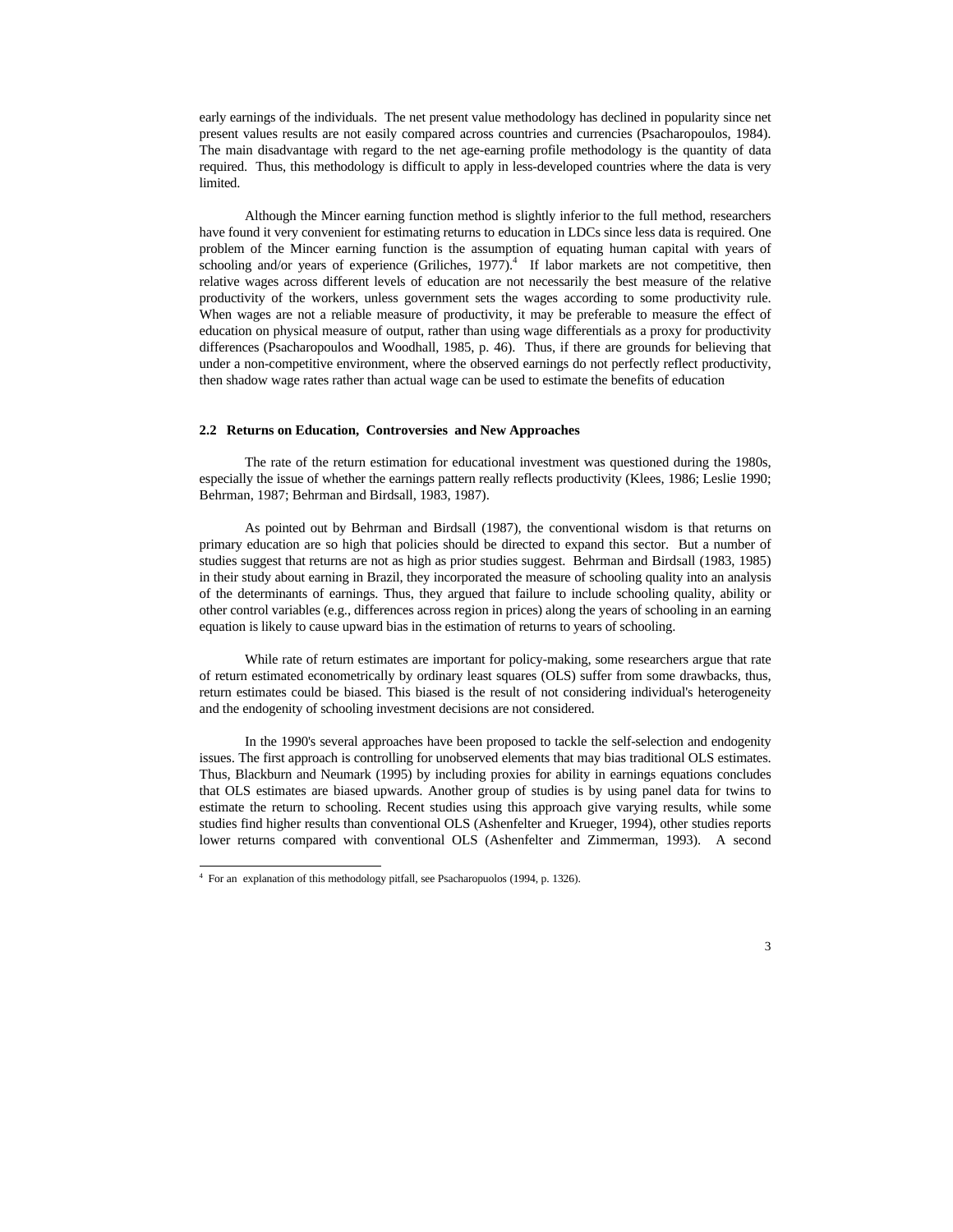approach consist of including a "selectivity-correction" term in the earning equation. Studies using this approach reports higher return compared with OLS estimates (Bedi and Gaston, 1997). Lately, a third approach has been applied, which consist in using exogenous variation in educational attainment to provide instrumental variables (IV) estimates of the return to education. Most of these studies under this approach yield significantly to higher estimates of return to education (Harmon and Walker, 1995, Bedi and Gaston, 1999), although some studies find lower return (Angrist and Krueger, 1991).

Despite the criticism of rate of return estimates based on OLS, nothing can be said about the size and sign of the bias. While unobserved ability factors could bias OLS estimates upwards, the endogenity of schooling decisions may impact OLS estimates downward. Thus, given the fact that bias can not be determined theoretically, the overall bias of OLS estimates, if present, must be determined empirically for every specific case (Bedi and Gaston, 1999).

Finally, it is important to keep in mind that some approaches require of extensive and quality data, which in many cases restricts the methodology adopted by researchers, especially in LDCs. In our specific case, the Mincerian regression methodology is adopted to estimate the return on education.

### **3.0 THE DATA**

#### **3.1 Survey Data**

The present study is based on data from the 1994 National Household Survey (Encuesta de Hogares de Panamá) collected by Contraloria General de la República de Panamá. The household data was carried out in all areas of Panama. The main questionnaire provides information on expenditures, income, employment, education and other characteristics of the household. The survey covered rural, indigenous and urban areas containing a total of 25,946 individual observations. After eliminating observation from rural and indigenous areas, as well as retired households and incomplete observations, the sample was reduced to 6,668 individual observations. Thus, the sample is of an urban work force only. The final ample is composed of 3,998 males and 2,670 females, equivalent to 60.0% and 40.0% of the total sample respectively. Some select characteristics of the sample are given in Table 3.1

| <b>TABLE 3.1</b>                          |  |
|-------------------------------------------|--|
| MEAN AND STANDARD DEVIATION OF THE SAMPLE |  |

|                          | Number of<br><b>Observations</b> | $\%$ | Mean | <b>Standard Deviation</b> |
|--------------------------|----------------------------------|------|------|---------------------------|
| <b>Background</b><br>Age |                                  |      | 35.0 | 11.0                      |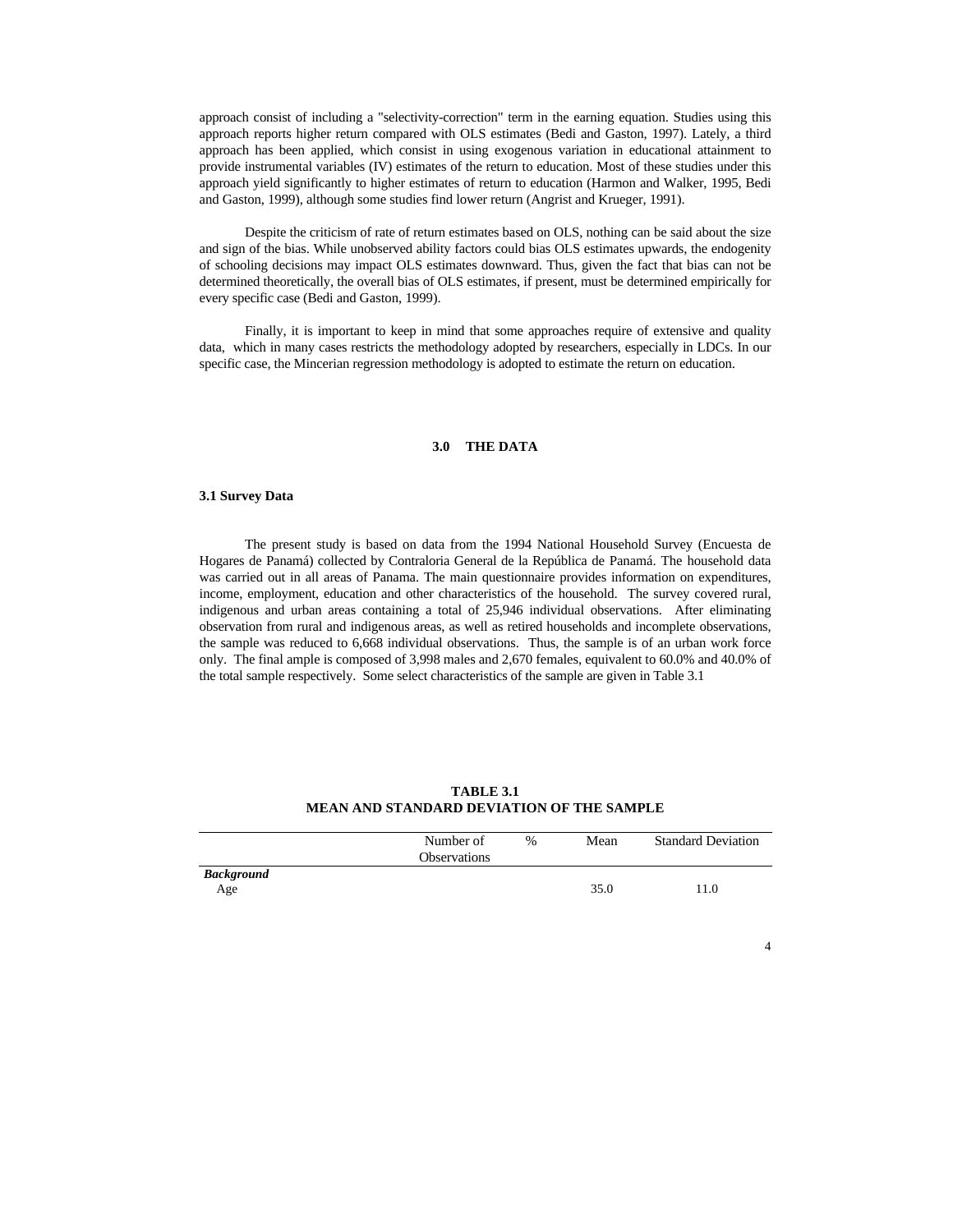| Years of schooling<br>Years of experience |      |       | 10.8<br>18.2 | 4.06<br>12.0 |
|-------------------------------------------|------|-------|--------------|--------------|
| <b>Educational level</b>                  |      |       |              |              |
| Incomplete primary                        | 363  | 5.4   | 3.41         | 1.23         |
| Primary completed                         | 1126 | 16.8  | 6.0          | 0.00         |
| Incomplete secondary                      | 1642 | 24.6  | 8.95         | 1.18         |
| Secondary completed                       | 1707 | 25.6  | 12.0         | 0.00         |
| Technical or incomplete university        | 701  | 10.5  | 14.09        | 0.80         |
| University graduate                       | 1129 | 16.9  | 17.09        | 0.74         |
| Earnings (US\$/month)                     |      |       | 394.6        | 485.0        |
| Number of Observations                    | 6668 | 100 % |              |              |

Source: Estimations by the authors using National Household Survey (Encuesta de Hogares de Panama, 1994) from Contraloría General de la República de Panamá.

Approximately 5.4% of the individuals have incomplete primary education, being the average rate of attendance 3.4 years of the 6 years required to complete primary education. Individuals with complete secondary education, as well as incomplete secondary education, are the groups with the highest representation in the sample, accounting for 24.6% and 25.6% respectively.

The mean years of schooling of the sample is 10.8, a value considerably high for a lessdeveloped country like Panama. The mean years of schooling for Latin American and Caribbean countries obtained from these type of studies is only 7.9 years (Psacharopoulos, 1994). The high value obtained for Panama is the result of excluding rural, indigenous, and retired people from the original sample.<sup>5</sup>

#### **4.0 EARNING PROFILES BY GENDER**

As explained before, one of the goals of this research is to analyze the earning profiles across gender. As it is known, the education-earning profile is important for distributional purposes. Thus, governments committed to long-term redistribution of income must consider the relationship between education and earnings. The sample has been disagregated by gender. Select characteristics of the sample used in this research are given in Table 4.1.

### **TABLE 4.1 MEAN AND STANDARD DEVIATION OF THE SAMPLE BY GENDER**

|                    |         | <b>MALES</b> |       |        | <b>FEMALES</b> |      |       |            |
|--------------------|---------|--------------|-------|--------|----------------|------|-------|------------|
|                    | # of    | (96)         | Mean  | ST. D. | # of           | (% ) |       | Mean ST.D. |
|                    | observ. |              |       |        | Observ.        |      |       |            |
| <b>Background</b>  |         |              |       |        |                |      |       |            |
| Age                |         |              | 35.3  | 11.3   |                |      | 34.6  | 10.4       |
| Years of schooling |         |              | 10.48 | 4.01   |                |      | 11.41 | 11.07      |

 $5$  The average years of schooling for Panama considering all population (urban and rural) using household data is only 7.4 years (IBD, 1999, p.46).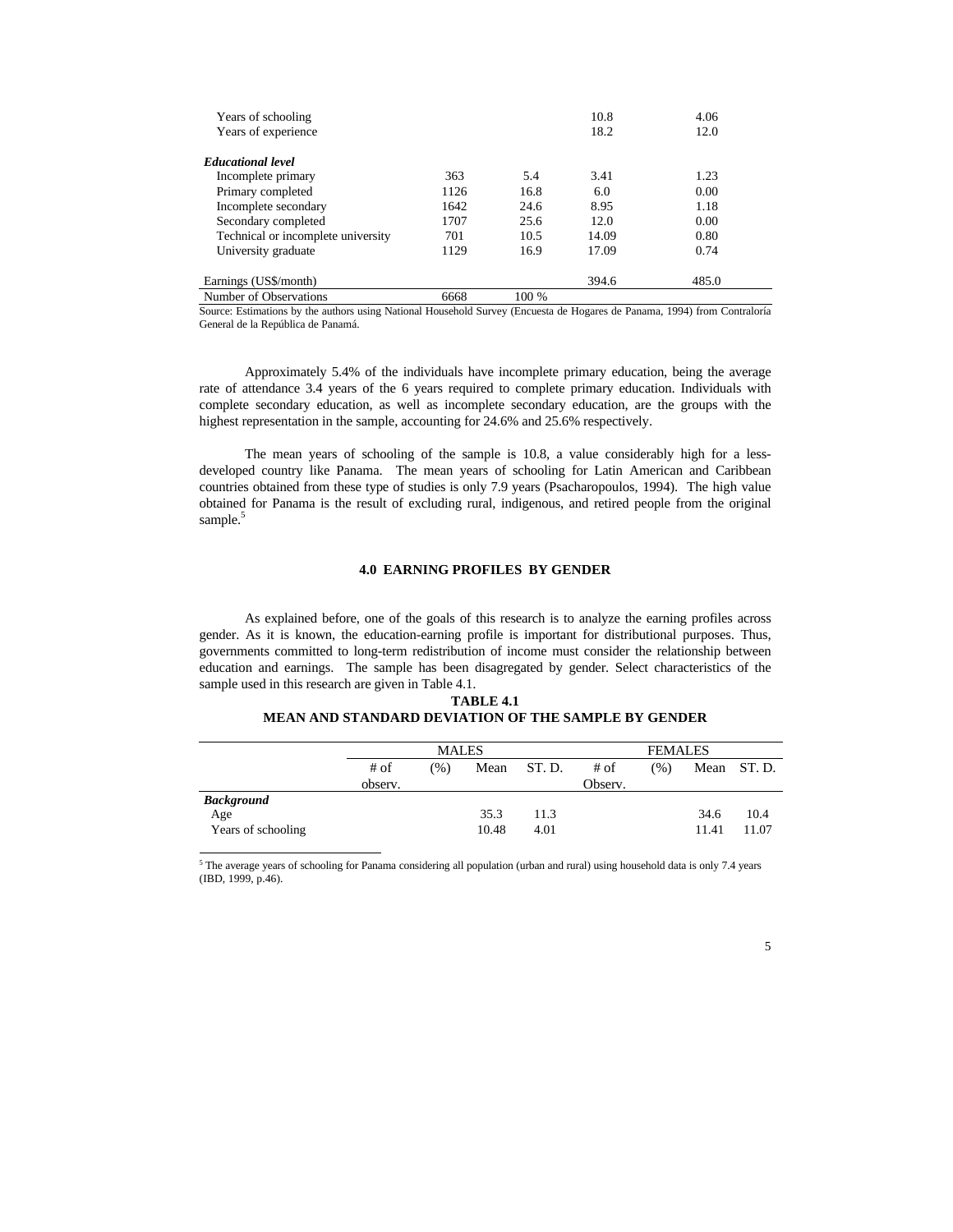| Years of experience                   |      |      | 18.84 | 12.31 |      |      | 17.19 | 11.47 |
|---------------------------------------|------|------|-------|-------|------|------|-------|-------|
| <b>Educational level</b>              |      |      |       |       |      |      |       |       |
| Incomplete primary                    | 242  | 6.1  | 3.34  | 1.24  | 121  | 4.5  | 3.55  | 1.20  |
| Primary completed                     | 721  | 18.0 | 6.0   | 0.00  | 405  | 15.2 | 6.0   | 0.00  |
| Incomplete secondary                  | 1081 | 27.0 | 8.90  | 1.17  | 561  | 21.0 | 9.05  | 1.18  |
| Secondary completed                   | 1019 | 25.5 | 12.0  | 0.00  | 688  | 25.8 | 12.0  | 0.00  |
| Technical or incomplete<br>university | 369  | 9.2  | 14.08 | 0.80  | 332  | 12.4 | 14.09 | 0.79  |
| University graduate                   | 566  | 14.2 | 17.15 | 0.74  | 563  | 21.1 | 17.03 | 0.74  |
| Earnings (US\$/month)                 |      |      | 443.6 | 571.2 |      |      | 321.3 | 300.0 |
| <b>Observations</b>                   | 3998 | 100  |       |       | 2670 | 100  |       |       |

Source: Estimations by the authors using Household Survey (1994) from Contraloría General de la República de Panamá

As shown in Table 4.1, the males exhibit a higher incomplete primary education rate (6.1%) and higher incomplete secondary education rate (27.0%) than females. Despite the years of schooling, males show a mean monthly income of (US\$ 443.6) which is higher than the females' income (U\$321.3), indicating an average income gap by gender of 28%. 6

Females present a lower dropout ratio in primary education (4.5%), as well as in secondary education (21.0%) than males (6.1% for primary and 27% for secondary). Also females exhibit the highest proportion of individuals with a completed university education (21.1%) than males (14.2%). Nevertheless, females have the lowest income with a mean of US\$321.3, despite their higher average years of schooling. Thus, previous results suggest that the income difference by gender requires further research in the sense of understanding whether this differences is the result of productivity differentials, number of hours worked, area of specialization, abilities (e.g. cognitive skills) or other factors (e.g. discrimination). The education-earning profile by gender derived from the sample used in this research is presented in Table 4.2.

|              |                   |              | Gender       |                |
|--------------|-------------------|--------------|--------------|----------------|
| Number of    | Average           | Number of    | Average      | Earning        |
| observations | Earnings          | observations | Earnings     | Gap            |
|              | $(US\$ /month $)$ |              | (US\$/month) | $\frac{9}{6}$  |
|              |                   |              |              |                |
| 242          | 297.1             | 121          | 122.6        | -58.7          |
| 721          | 267.6             | 405          | 143.1        | $-46.5$        |
|              |                   | <b>MALES</b> |              | <b>FEMALES</b> |

**TABLE 4.2 EDUCATION-EARNING PROFILE AND EARNING GAP BY GENDER**

6 IDB estimates an income gap for Panama of 25% when controlling for education, experience and experience squared. (IDB, 1999, p. 38).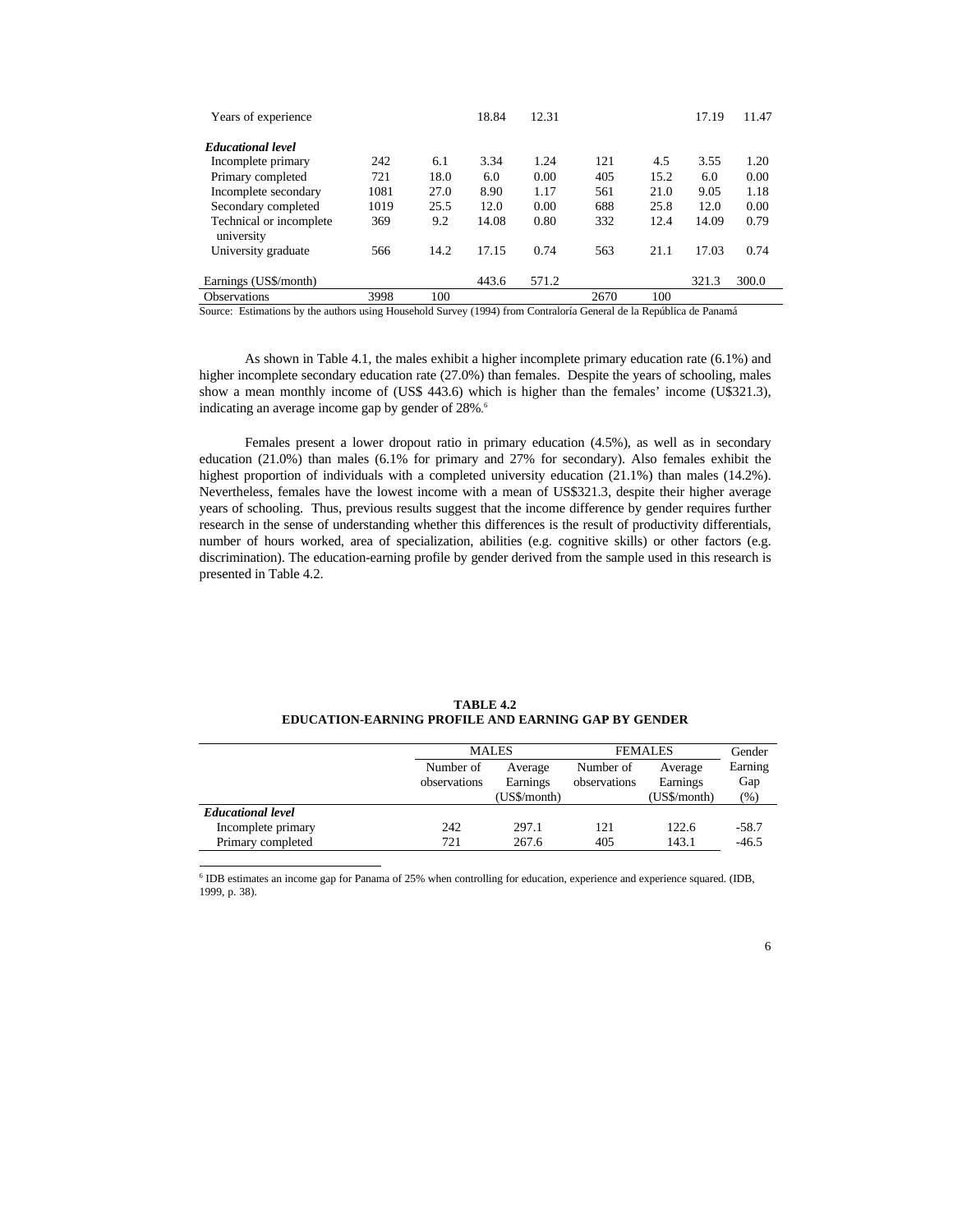| Incomplete secondary                  | 1081 | 305.9 | 561  | 197.1 | $-35.6$ |
|---------------------------------------|------|-------|------|-------|---------|
| Secondary completed                   | 1019 | 422.0 | 688  | 307.7 | $-27.1$ |
| Incomplete university o technical     | 369  | 520.7 | 332  | 383.6 | $-26.3$ |
| University graduate - 4-years degree  | 119  | 699.0 | 146  | 517.0 | $-26.0$ |
| University graduate - 5 years or more | 447  | 991.3 | 417  | 623.0 | $-37.1$ |
| <b>Total Number of observations</b>   | 3998 |       | 2670 |       |         |

Notes: A four years degree in Panama includes social sciences degrees such as accounting, business, economics, nursing, and educational degrees. Bachelor degrees with five of more years include medicine, engineering, architecture, and law. Earning gap refers to the ratio of female

As Table 4.2 shows, the mean annual earnings rise by educational level for both males and females. However, the earning differential between men and women declines as the level of education increases, up to four years of higher education. While women with no formal education earn approximately 41% of their male counterparts, the corresponding gender gap at the bachelor degree level for the social sciences (4-year degree) is reduced considerably. Earnings differences by gender increases again for a degree of five or more years, such as medicine, engineering and law, as well as for advanced degrees. Results suggest that further research is needed to undestand which factors could explain the increases in wage differentials for women with 5 years degree or more. It may well be that there is a gender discrimination against women with advance degree in Panama, but this fact must be empirically determined.<sup>7</sup> Earnings differentials, it may well be due to job segregation on a gender basis.

The fact that men with incomplete primary education have better earnings than those who completed primary education could be the reflection of several facts, such as how different age groups or income groups in Panama have different access to educational. Obviously this fact requires further research.

The large income differential by gender for women with no formal education, could be partially the result of women migration from rural to urban areas, where they are mainly employed as maids for domestic tasks in the city or in other low-paying jobs. One possible explanation for the lower earning gap for women with formal secondary education or technical education, could be by the fact that this group is mainly employed in the service sector, performing clerical, secretarial or management works, especially in the large banking and services sector that the Panamanian economy presents.

The age-education-earning profiles for men and women derived from the sample are presented in Figure 1A and 1.B respectively.

<sup>&</sup>lt;sup>7</sup> For example, application of Oaxaca decomposition technique permits to sort what portion of the wage differential can be explained as discrimination against women.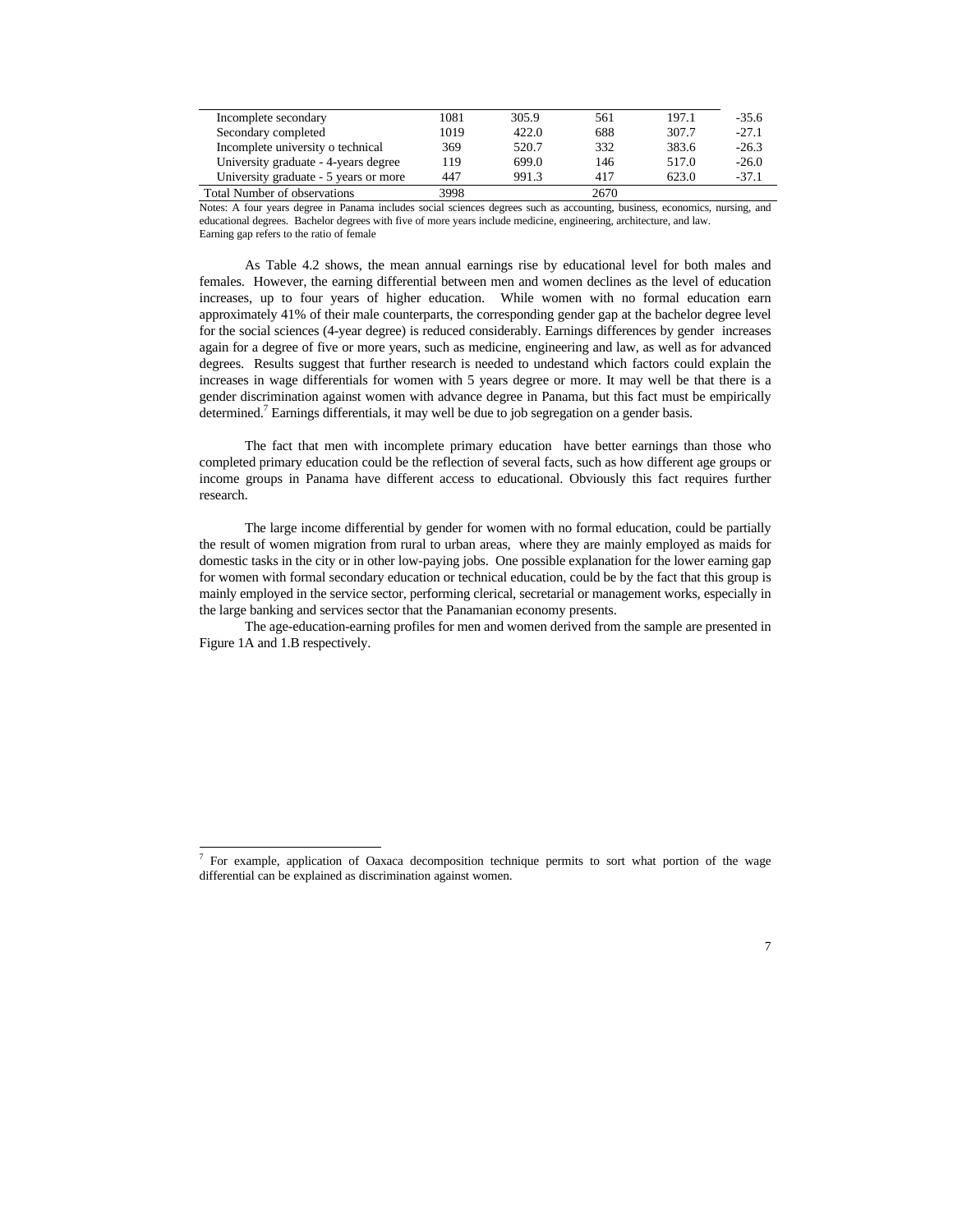



As shown in Figure 1.B, the earnings of women with primary education flatten at the age of 45 years, without presenting much concavity after that age. On the other hand, earning function for males with primary education present a strong concavity after 45 years old. The age-earning profile for female with higher education is increasing until retirement age without presenting any concavity as it is normally seen. One possible explanation of the age-earning profile for females is the economic sector where they are employed. Panama is a service-based economy, therefore, most of the urban females with secondary and university education are employed in services related jobs (e.g., banking sector, Panama Canal, insurance and others services), where productivity does not slow down as drastically as in other types of employment that usually employ males. The male earning-profile for university graduates follows the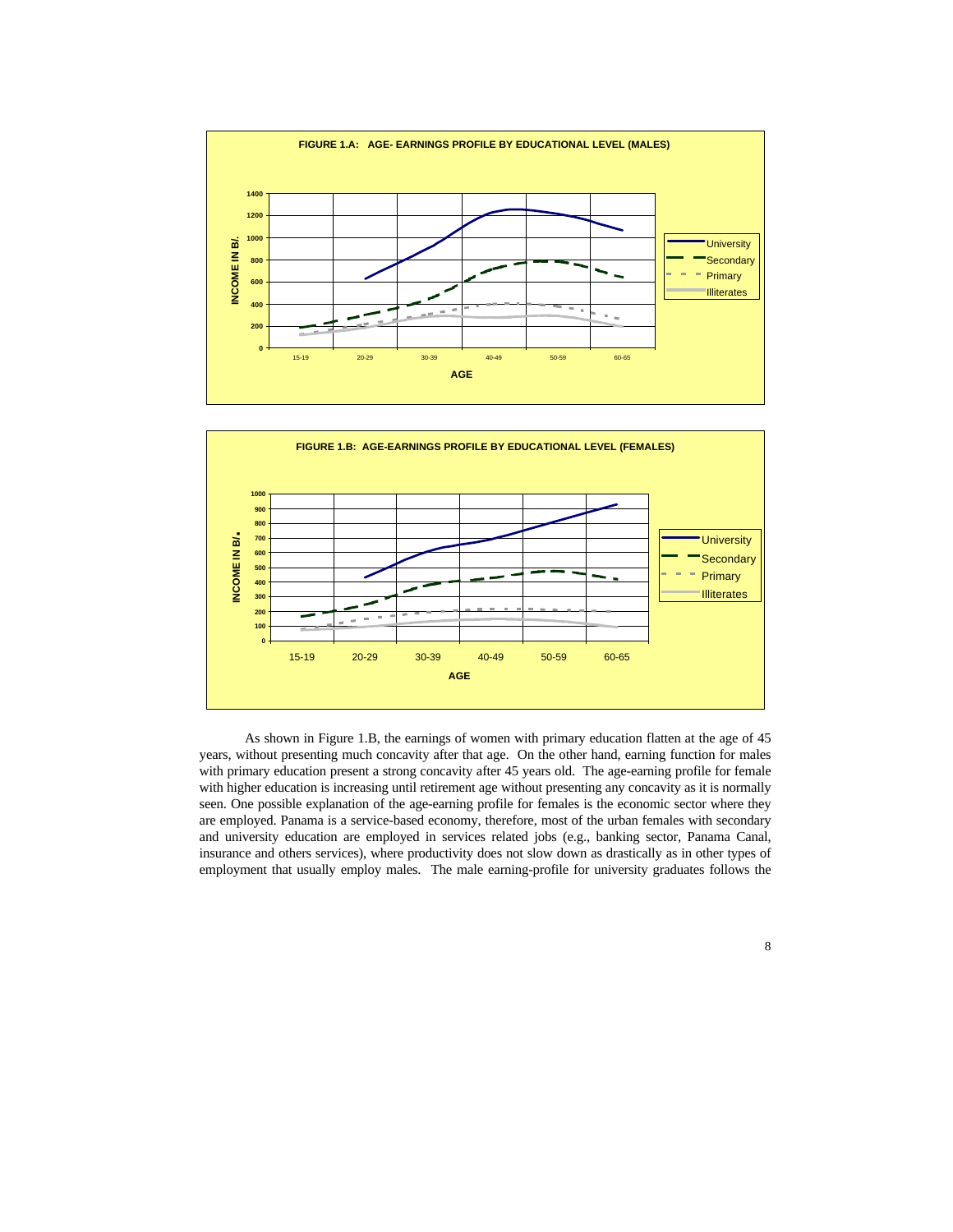common trend seen, which is increasing up to an age between 45 and 50, then the function flattens or decreases until retirement age.<sup>8</sup>

### **5.0 MODEL SPECIFICATION FOR ESTIMATING RETURN ON EDUCATION**

The model used for the analysis is the human capital earning function is the familiar traditional tool in educational economics. Thus, the earning function can be written as follows:

$$
Y = f(S, EX)
$$
 (1)

Where Y is the annual earning, *S* is the years of schooling, and *EX* is years of experience. We estimate the standard concave human capital earning function (Mincer, 1974). Thus, the specification of the model to be tested is as follows. 9

$$
\ln Y = b_0 + b_1 S + b_2 EX + b_3 EX^2 + b_4 S * EX + u \tag{2}
$$

where *Y* is earnings, *S* is years of schooling, *EX* is experience and  $u$  is a disturbance term. The coefficient  $β_1$  provides an estimate of private return to education. A well-behaved age-earning profile is concave. As the age increases, the earnings peak up to a certain point, then the earnings tend to fall until retirement age.<sup>10</sup> While experience is highly correlated with a person's age, the quadratic form of the experience variable captures the concavity of the age-earning profile. Thus,  $\beta_3$  must be negative to be consistent with the theory and the empirical evidence.

In equation 2, the  $S*EX$  variable is the schooling-experience interaction variable. This variable is expected to capture the effect of the interaction between education and experience on earnings, thus, this would help us to determine whether any complementarity between schooling and experience might exist.

### **6.0 RESULTS**

#### **6.1 Aggregated Results and Explanatory Variables**

To have a better understanding of the relative contribution made by the two human capital variables, four aggregated Mincerian earning equations are estimated. The equations are estimates using weighted least squares (WLS).<sup>11</sup> The estimated earning functions are presented in Table 6.1

 $8$  Empirical evidence shows the typical characteristics for an age-earnings-profile are; (1) that earnings rise with the age to a single peak and then flatten or fall until retirement age; (2) the profile is steeper for higher educated individuals than for those with a lower level of education; (3) the higher the level of education, the latter the age at which earnings reach their peak (Psacharopoulos and Woodhall, 1985, p. 40).

 $9$  Experience is generally defined in Mincerian way. i.e.,, experience = age - years of schooling - 6

 $10$  See Woodhall (1987).

<sup>&</sup>lt;sup>11</sup> WLS were used instead of OLS to eliminate any feasible form of heteroskedasticity with the data that could reduce t-values under OLS.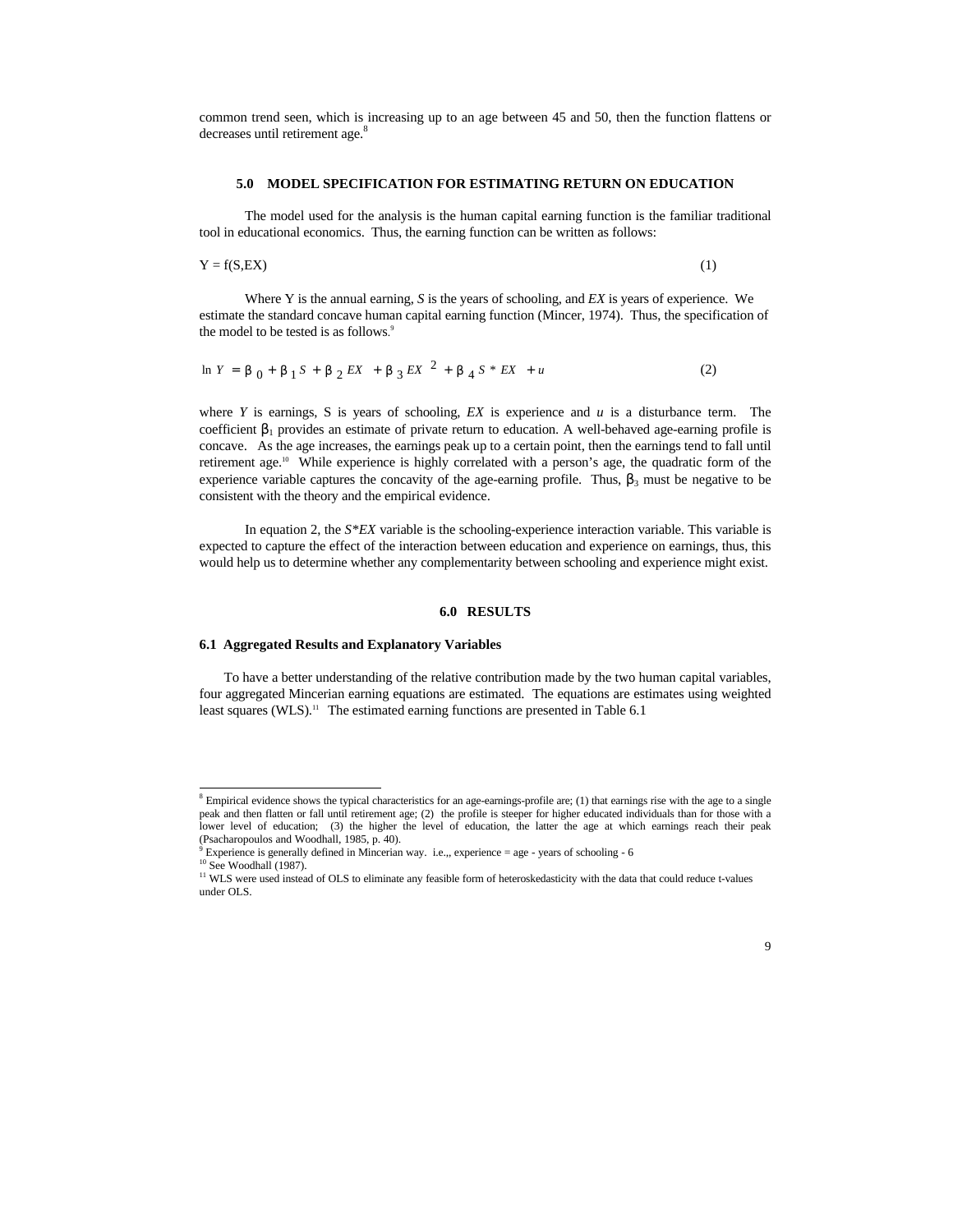|                               | Ln Y       |            |            |            |  |  |
|-------------------------------|------------|------------|------------|------------|--|--|
|                               | Equation 1 | Equation 2 | Equation 3 | Equation 4 |  |  |
| Constant                      | 4.555      | 3.686      | 3.505      | 3.110      |  |  |
|                               | (170.78)   | (105.74)   | (95.21)    | (47.35)    |  |  |
| Years of Schooling (S)        | 0.105      | 0.137      | 0.133      | 0.162      |  |  |
|                               | (46.67)    | (60.72)    | (59.13)    | (35.46)    |  |  |
| Experience (EX)               |            | 0.027      | 0.058      | 0.085      |  |  |
|                               |            | (35.05)    | (24.49)    | (19.48)    |  |  |
| Experience-Square (EX2)       |            |            | $-0.0007$  | 0.00098    |  |  |
|                               |            |            | $(-13.74)$ | $(-15.46)$ |  |  |
| Schooling-Experience $(S*EX)$ |            |            |            | $-0.00156$ |  |  |
|                               |            |            |            | $(-7.26)$  |  |  |
| $R^2$                         | 0.246      | 0.364      | 0.381      | 0.386      |  |  |
| Durbin-Watson                 | 1.70       | 1.70       | 1.70       | 1.70       |  |  |
| Number of observations        | 6,668      | 6,668      | 6,668      | 6,668      |  |  |

## **TABLE 6.1 RESULTS ON BASIC MINCER-TYPE EQUATIONS**

Note: t-statistics in parenthesis. The estimation made using *Weighted Least Squares (WLS).*

Except the interaction variable (*S\*EX*) and the experience variable (*EX*) of equation 4, all the coefficients have the expected signs. The relationship between education and earning is strong (equation 1). Education by itself explains about 25% of the variance in earnings. As expected, education is a relatively more important variable than experience. The addition of experience to the model raises the explanatory power of the model (equation 2).

The original Mincerian model (equation 3) produces a better fit than the model considering the interaction variable. As expected, the coefficient of EX2 is negative in equation 3. Equation 3 confirms the concave nature of the age-education earnings shown in Figures 1.A and 1.B. The inclusion of EX2 decreased slightly the regression coefficient of education (S) and also increased the coefficient of determination  $(R^2)$  marginally. All the coefficients have the right sign. The model explains 38% of the variation in earnings. The explanatory power of the model is robust, and comparable to the results from studies from other less developed countries (Psacharopoulus and Ng, 1994).

The interaction variable included in equation 4 is not statistically significant. The negative coefficient of the interaction variables may suggest that education and experience may be substitutes in determining earnings. Since, equation 4 is not a much better fit than equation 3, therefore, we used equation 3 to analyze returns on education by gender and by level of education in the next sections. Results from equation 3 show that the average rate of return to education is about 13.3%.

## **6.2 Returns by Gender Using the Complete Sample**

In this section, equation 3 is used to analyze returns by education level and disagregated by gender. The estimated equations by gender are presented in Table 6.2

### **TABLE 6.2 EARNING FUNCTION AT AGGREGATED LEVEL BY GENDER**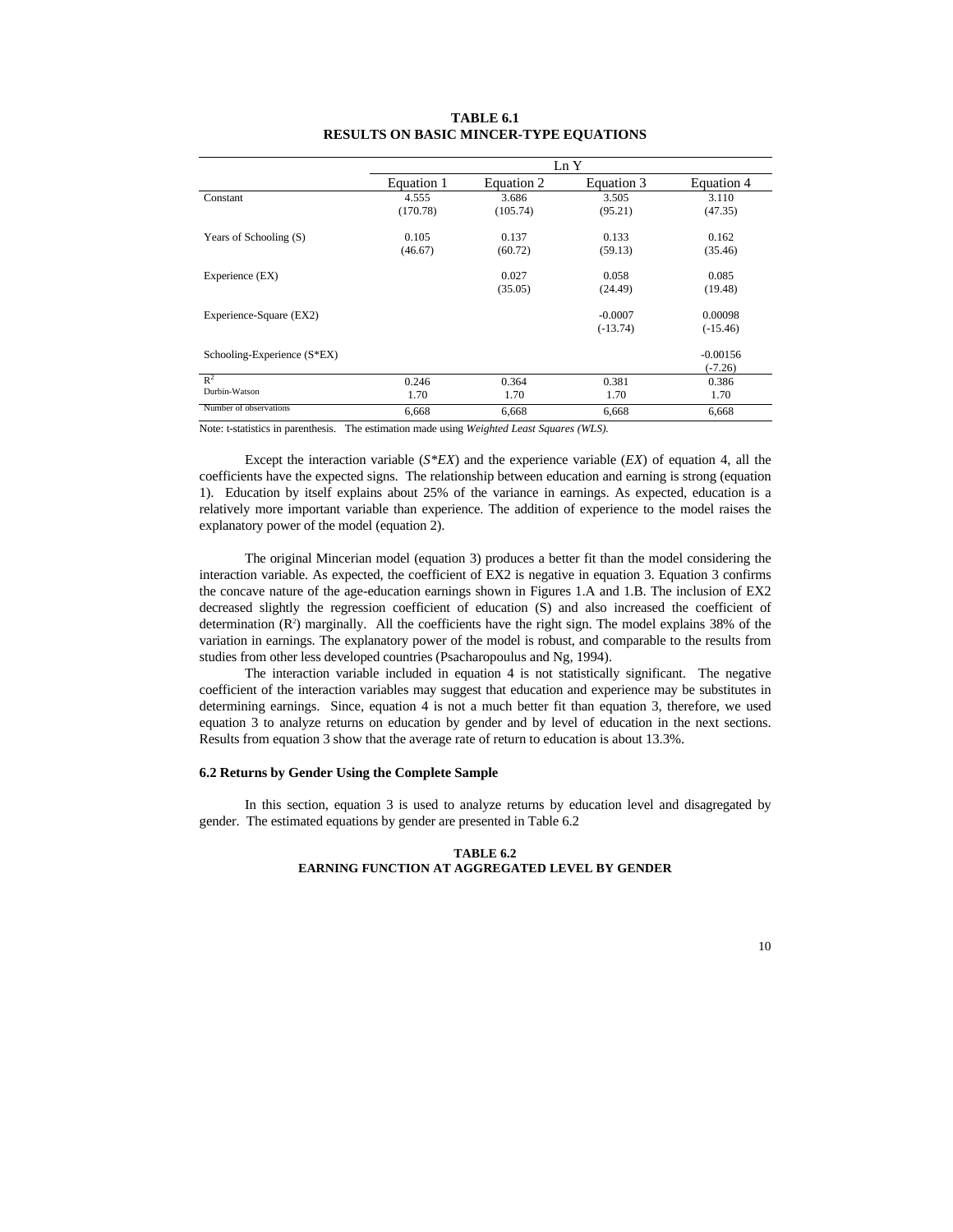|                         |                     | Ln Y       |           |
|-------------------------|---------------------|------------|-----------|
|                         | <b>Both Genders</b> | Males      | Females   |
| Constant                | 3.505               | 3.637      | 3.274     |
|                         | (95.21)             | (78.17)    | (61.60)   |
| Years of Schooling (S)  | 0.133               | 0.127      | 0.150     |
|                         | (59.13)             | (44.30)    | (46.88)   |
| Experience (EX)         | 0.058               | 0.066      | 0.048     |
|                         | (24.49)             | (21.76)    | (14.23)   |
| Experience-Square (EX2) | 0.00098             | $-0.0009$  | $-0.0006$ |
|                         | $(-15.46)$          | $(-13.24)$ | $(-7.27)$ |
| $\mathbb{R}^2$          | 0.381               | 0.38       | 0.48      |
| Durbin-Watson           | 1.70                | 1.81       | 1.88      |
| Number of observations  | 6.668               | 3,998      | 2.670     |

Note: t-statistics in parenthesis. The estimation made using *Weighted Least Squares (WLS).*

Results obtained show that the human earnings' function as elsewhere explains approximately 40% of relative earnings variation. The Mincerian earnings' function fit better the females' sample than the males' sample. Overall, the return on education is 13.3%. Despite the fact that females earn less than males, the rates of return to investment in female education (15%) is higher than males (12.7%).

One possible explanation for higher return on education for females could be that the educational-earning profile function for women is much steeper than for males (Table 3.3), therefore, a higher rate of return is observed. Note that the absolute earning of men and females is not under comparison when estimating rate of returns. What it is being compared are the absolute earnings of moreeducated to less-educated women.

## **6.3 Returns by Educational Level (extended human capital earning function)**

Fitting an extended human capital earning function allows us to estimate the earnings premium by educational levels. Thus, it is feasible to determine which educational level presents a higher return for females. The estimated Mincerian equations by educational levels are presented in Table 6.3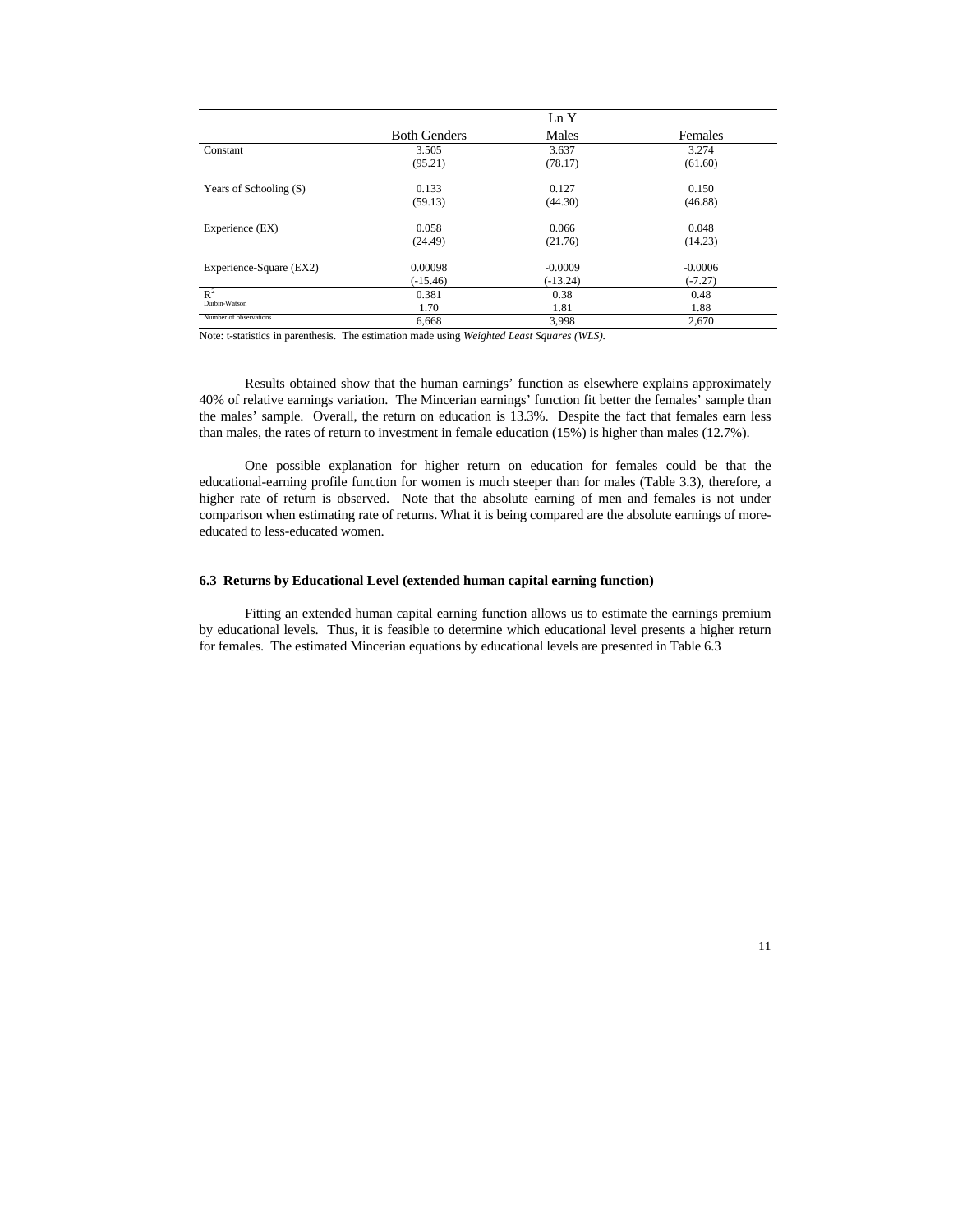### **TABLE 6.3 RESULT BY GENDER AND BY LEVEL OF EDUCATION USING ENTIRE SAMPLE (Extended Human Capital Function)**

|                         |             | Ln Y        |             |
|-------------------------|-------------|-------------|-------------|
|                         | Both sexes  | Males       | Females     |
| Constant                | 4.267       | 4.413       | 3.921       |
|                         | (91.18)     | (77.05)     | (53.21)     |
| Primary $(BI)$          | 0.273       | 0.235       | 0.377       |
|                         | (6.525)     | (4.711)     | (5.529)     |
| Secondary $(B2)$        | 0.911       | 0.804       | 1.211       |
|                         | (20.98)     | (15.36)     | (17.32)     |
| University $(B3)$       | 1.597       | 1.554       | 1.851       |
|                         | (34.92)     | (27.68)     | (25.65)     |
| Experience (EX)         | 0.0604      | 0.066       | 0.053       |
|                         | (24.81)     | (21.32)     | (14.82)     |
| Experience-Square (EX2) | $-0.000848$ | $-0.000947$ | $-0.000769$ |
|                         | $(-15.91)$  | $(-14.36)$  | $(-9.237)$  |
| $\mathbb{R}^2$          | 0.37        | 0.37        | 0.45        |
| Durbin-Watson           | 1.70        | 1.81        | 1.87        |

Note: t-statistics in parenthesis. The estimation made using *Weighted Least Squares (WLS).*

From the results of the extended earning function (Table 6.3), private return to education can be estimated by comparing adjacent educational levels coefficient and dividing by the number of additional years of schooling.<sup>12</sup> Estimated private return by educational levels and by gender can be found in Table 6.4

## **TABLE 6.4 RETURN TO EDUCATION BY GENDER AND LEVEL OF EDUCATION (%)**

| Educational Level       |            | RATE OF RETURN (in percentage) |       |  |  |  |  |
|-------------------------|------------|--------------------------------|-------|--|--|--|--|
|                         | All sample | Men                            | Women |  |  |  |  |
| Primary Education       | 4.6 %      | 3.9%                           | 6.3%  |  |  |  |  |
| Secondary Education     | 10.6%      | 9.5%                           | 13.9% |  |  |  |  |
| <b>Higher Education</b> | 13.5%      | 14.7%                          | 12.6% |  |  |  |  |

The overall higher return to education for females compared with males is due to return on primary and secondary education. In secondary education, returns for females (13.9%) are more than 4 points higher than males (9.5%). It is important to note that pattern of returns by levels of education in Panama is contrary to the normal pattern observed in many less-developed countries. In general, studies

 $r(prim) = \frac{b1}{Springr}$ ,  $r(sec) = \frac{b2 - b1}{Ssec}$ ,  $r(univ) = \frac{b3 - b2}{Suniv}$  $(prim) = \frac{b1}{a}$ ,  $r(\sec) = \frac{b2 - b1}{b}$ ,  $r(univ) = \frac{b3 - b1}{b}$ 

 $\overline{a}$ 

 $12$  The rate of return for primary, secondary and tertiary are as follows: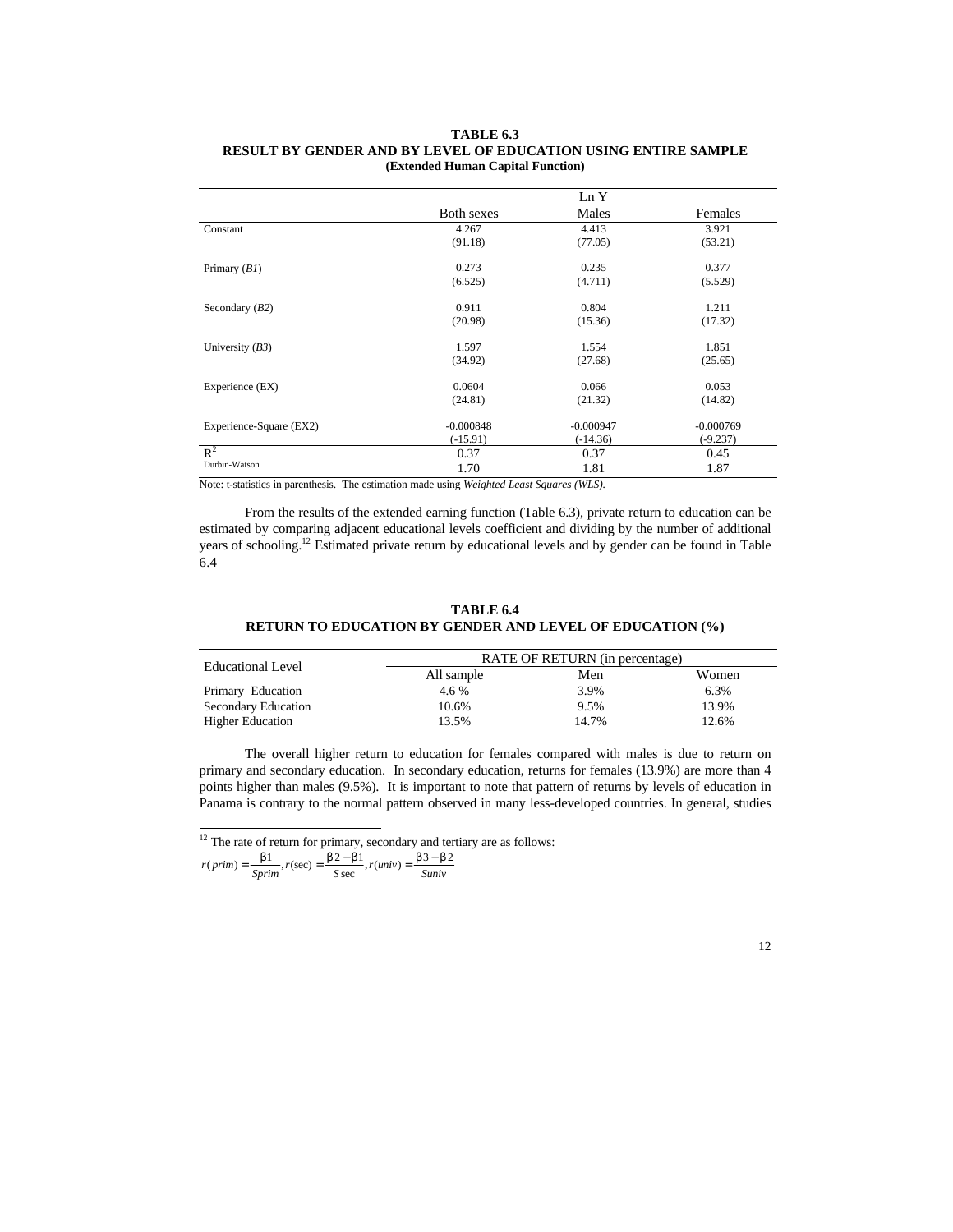from Mincerean approach shows that the highest return to education is found in primary education and/or secondary education, with the lowest return on higher education (see Table 7.1).

One feasible explanation for the low return on primary and secondary education observed could indicates that the Panamanian service-oriented economy is not able to absorb the people with this level of education efficiently. Thus, the low return could be the result of the type of education which could be not adequate for the market demand. It could also be the result of the deterioration of the quality of education in the last three decades which has been extensively documented (Bernal et al, 1999).

### **7.0 PANAMANIAN RATES OF RETURN IN THE LATIN AMERICAN CONTEXT**

Before comparing rates of return on education, it is important to understand the methodology used in obtaining the estimates. In general, it is a very difficult task to make cross comparisons of rates of return, since many authors do not always specify the sample used (for example, urban, rural, national or local) or the methodology applied. Rates of return across countries cannot claim a high degree of uniformity in methodology and accuracy, therefore caution should be kept in comparing rates of return. Greater importance should be given within-country estimates that are based on a common sample and methodology. Table 7.1 presents results for Latin American countries using the same methodology (Mincerian return to education) as the one applied in this research.

**TABLE 7.1 LATIN AMERICAN AGGREGATED MINCERIAN RETURN TO EDUCATION**

|               |      | Overall       |              | Males     | Females   | Males   | Females |
|---------------|------|---------------|--------------|-----------|-----------|---------|---------|
|               |      | Mean Years of | Overall rate | Years of  | Years of  | Rate of | Rate of |
| Country       | Year | schooling     | of Return    | schooling | schooling | Return  | Return  |
|               |      |               | $(\%)$       |           |           | $(\%)$  | $(\% )$ |
| Argentina     | 1980 | 7.9           | 9.3          | 8.1       | 7.8       | 8.0     | 9.8     |
|               | 1989 | 9.1           | 10.3         | 8.7       | 9.8       | 10.7    | 11.2    |
| <b>Brazil</b> | 1979 | 5.3           | 11.4         | 5.2       | 5.5       | 11.8    | 8.9     |
|               | 1989 | 5.3           | 14.7         | 5.0       | 5.9       | 15.4    | 14.2    |
| Colombia      | 1980 | 6.9           | 18.6         | 7.0       | 6.8       | 18.6    | 17.3    |
|               | 1989 | 8.2           | 14.0         | 8.1       | 8.3       | 14.5    | 12.9    |
| Costa Rica    | 1981 | 6.7           | 16.8         | 5.9       | 9.5       | 15.6    | 20.6    |
|               | 1989 | 6.9           | 10.9         | 6.4       | 8.1       | 10.5    | 13.5    |
| Paraguay      | 1983 | 8.2           | 11.6         | 8.4       | 7.7       | 10.5    | 11.7    |
|               | 1990 | 9.1           | 11.5         | 9.1       | 8.9       | 10.3    | 12.1    |
| Uruguay       | 1981 | 8.5           | 10.3         | 9.9       | 8.0       | 9.1     | 11.9    |
|               | 1989 | 9.0           | 9.7          | 8.7       | 9.3       | 9.0     | 10.6    |
| Venezuela     | 1981 | 7.3           | 11.8         | 6.7       | 8.7       | 11.2    | 14.0    |
|               | 1989 | 9.1           | 8.4          | 7.9       | 10.2      | 8.4     | 8.0     |
| Panama        | 1979 | 8.5           | 13.0         | 7.8       | 9.6       | 12.3    | 15.7    |
| Panama        | 1989 | 9.2           | 13.7         | 8.6       | 10.1      | 12.6    | 17.1    |
| Panama        | 1994 | 10.8          | 13.3         | 10.5      | 11.4      | 12.7    | 15.0    |

Source: Psacharopoulos (1992, Table A-3). Panama (1994) estimations by the authors.

The average rate of return estimated for Panama (13.7%) is consistent with the results from previous studies. The rate of return for females in Panama has been decreasing over time, and has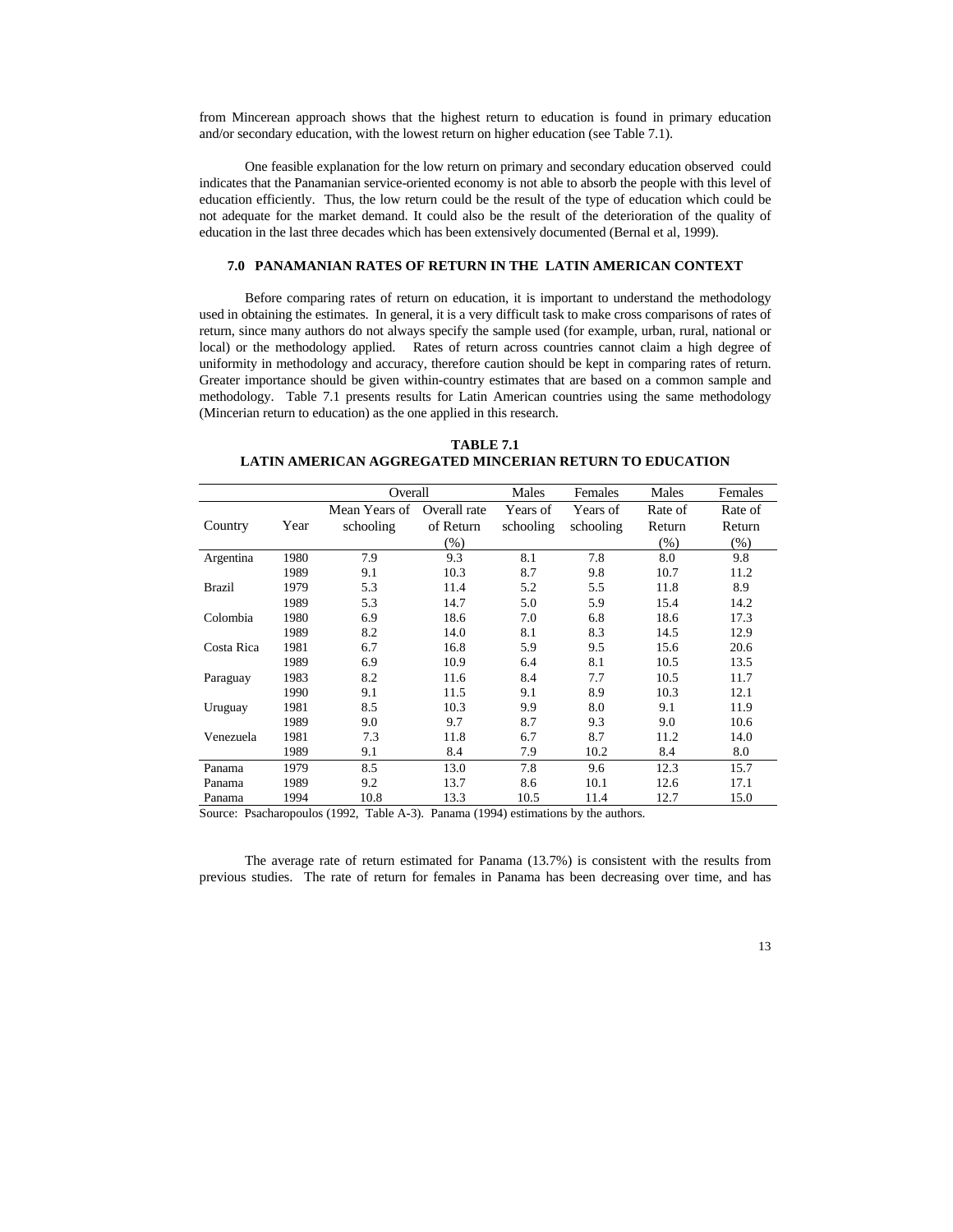remained constant for males. Panama's overall rate of return is comparable with other Latin American countries. Panamanian women present the highest years of schooling in Latin American. In Panama, women present a higher rate of return as opposed to men, which is a consistent pattern for most of the Latin America countries. Table 7.2 present a summary results on the average return to education by gender and level of education at international level.

#### **TABLE 7.2**

## **AVERAGE RETURN TO EDUCATION BY GENDER AND LEVEL OF EDUCATION (%)**

| <b>Educational Level</b>               | Men  | Women | Methodology Used |
|----------------------------------------|------|-------|------------------|
| Primary                                | 20.1 | 12.8  | Full-method      |
| Secondary                              | 13.9 | 18.4  | Full-method      |
| Higher                                 | 13.4 | 12.7  | Full-method      |
| <b>1400 FM</b><br>$\sim$ $\sim$ $\sim$ |      |       |                  |

Source: Psacharopoulos (1994).

 $\overline{a}$ 

The international empirical evidence (Table 7.2) shows that the highest return can be found on primary education for males, and secondary education for females. In Panama, the highest return is observed in higher education (13.5%) and the lower in primary education (4.65%), which is contrary to the empirical results from many countries.

Psacharopoulos and Ng (1992) conducted the only study reporting Panama's returns on education by level of education. Using an extended Mincerian function, the returns to education reported are 11.8%, 14.2% and 18.1% for primary, secondary and tertiary education, respectively for 1989 data from the Comisión Económica para Latino América (CEPAL). Using a full method, the returns to education reported are 5.7%, 21.0% and 21.01% for primary, secondary and tertiary education, respectively for 1989 data. Our results for primary education (4.6%) are consistent with the rate of return estimated by Psacharopoulus and Ng using the full-method (5.7%). Based on these two studies, it can be concluded that Panama's return on primary education is the lowest rate of return on primary education in Latin America. Hence, results founds for primary education are the reflection of the deficiencies that primary school system presents in Panama.

### **8.0 SUMMARY AND CONCLUSIONS**

Several conclusions can be drawn from this empirical paper. The peaks of the earnings profiles for women are lower than those for men at every educational level. The results from the earning profiles by gender suggest that further research is needed to understand which factors could explain the increases in wage differentials for women with 5 year or more university degree. It may well be that there is a gender discrimination against women in Panama, but this fact must be empirically determined. Gender discrimination, if present, is likely to be at lower levels of education, especially among those with no formal schooling or primary education.

 $13$  It is clear that access and quality of education in primary system discriminates against poor people. Close to 30% of poor primary and 12% secondary students do not have textbooks, as compared with only 5% of the nonpoor at both levels. Close to 60% of all primary students in indigenous areas do not have access to books (WB, 2000, p.15).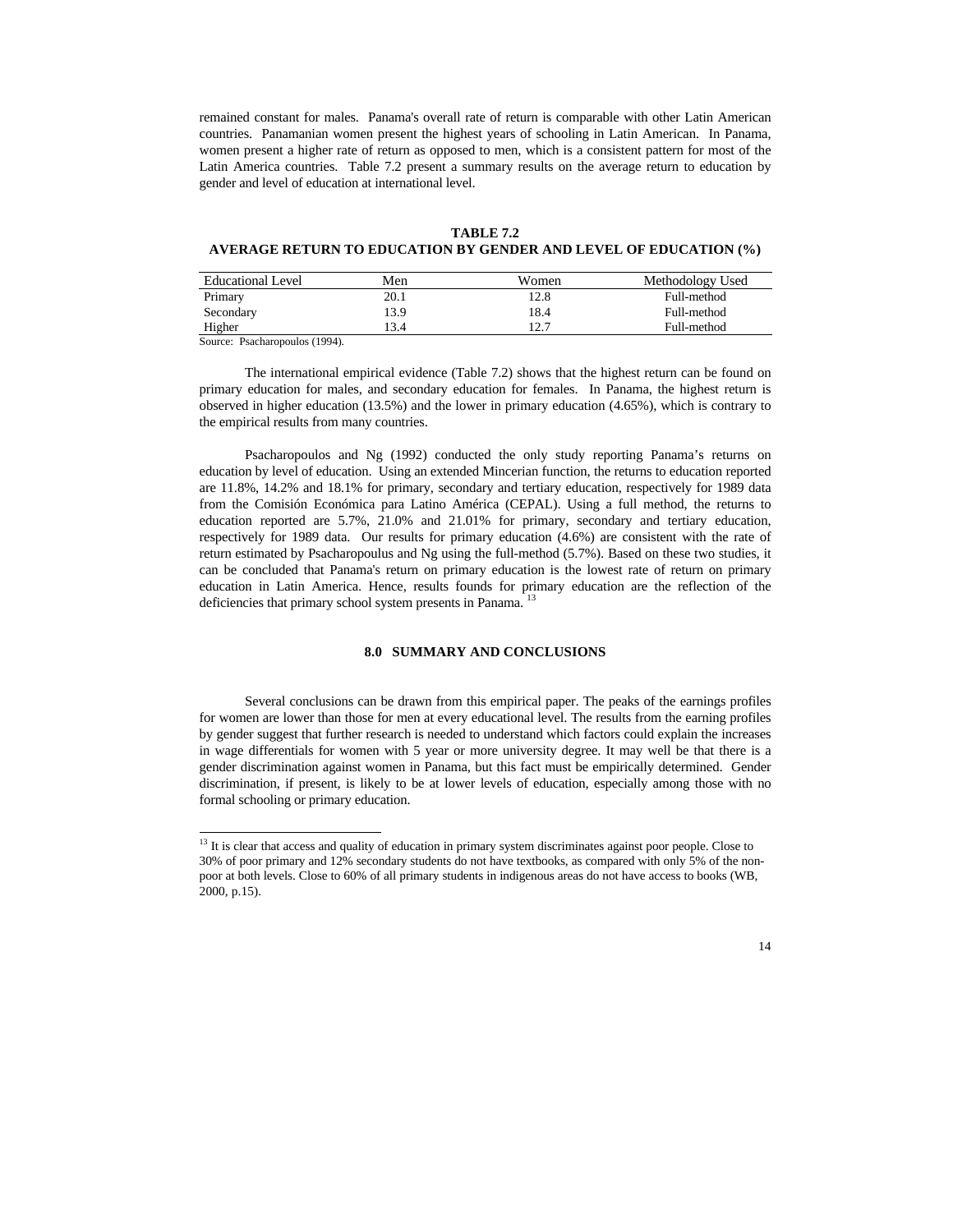The male age-earning profile follows the common trends, which is increasing up to an age between 45 and 50 and then the function flattens or decreases until retirement age. It seems that the Panamanian services-based economy causes the age-earnings profile for female university graduates to increase steadily until retirement age without showing any concavity after certain age as it is normally observed.

Our brief and simple empirical test for traditional human capital theory suggests that education is more relevant than experience for explaining earnings. Education by itself explains about 25% of the variance in earnings. Education and experience together can explain about 38% of the variance in earnings. These results are comparable with other results from developing countries.

The rates of return to primary education from this study is confirmed by a previous study. The rate of return to primary education is quite low compared with other international estimates. The low rate of return could partially be attributed to the dramatically change in labor market conditions. In other words, the rate of employment creation in not adequate to absorb all the people with primary education entering into the labor market.

Earnings evidence and higher return on education for females suggest that a public policy that promotes primary education and facilitates the access of rural women to education could result in higher earnings and in a reduction in the inequality of the earnings by gender. Investment in women's education can be justified on economic efficiency grounds as well as on equity grounds.

Education in Panama appears to exacerbate poverty and income inequalities. The earnings profiles and higher rate of return observed for higher education indicates that the difference in earnings between the groups with no formal education or primary education and the highly skilled worker is large, which maybe the main reason why income distribution has been unchanged in Panama for the last three decades.In the 70s, the Gini-coefficient reported is 0.55 (Kakwani, 1980), in the 80s the Gini-coefficient is 0.56 (Lecaillon et al., 1984), and finally in the Living Standard Measures Survey (LSMS) in 1997 the Gini-index based on income is 0.60 which puts Panama as one of the most unequal countries in the world (World Bank, 2000. p. 8)

The rising pattern of private rates of return to education by level of education suggest that there exists room for more private participation at the university and maybe at the secondary level. Thus, future public policies toward educational expansion, recovery and quality improvement in Panama should be directed more toward primary education to increase the current low return and to reduce income inequalities.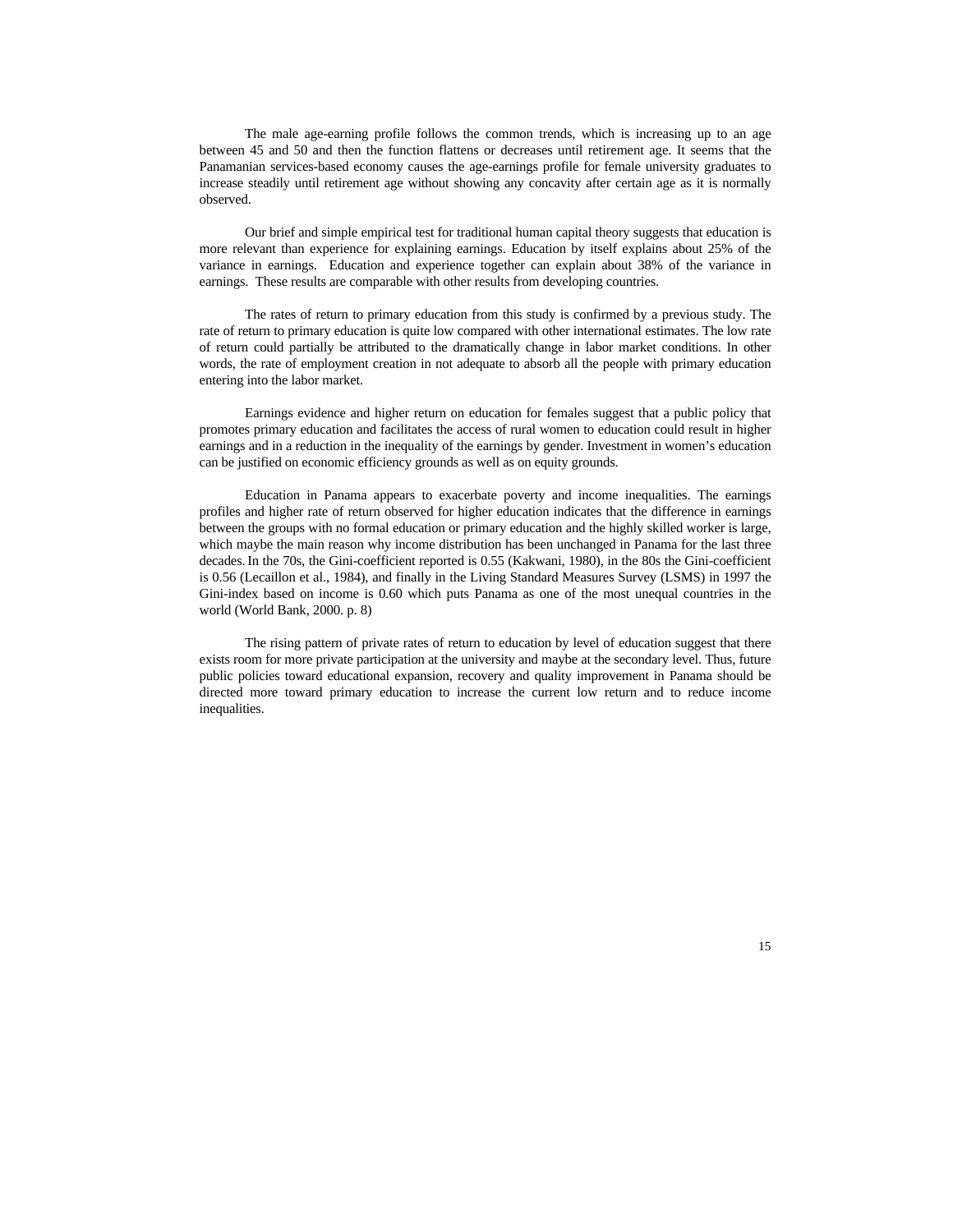#### **REFERENCES**

- Ashenfelter, O., and A. Krueger, "Estimates of the Economic Return to Schooling for a New Sample of Twins," *American Economic Review*, 84, pp.1157-1173, 1994
- Ashenfelter, O., and D. Zimmerman, "Estimates of the Economic Return to Schooling for Sibling Data: fathers, sons, and brothers," Working Paper No 4491, NBER, 1993.
- Becker, Gary. *Human Capital: A Theoretical and Empirical Analysis With Special Reference to Education.* NBER: The University of Chicago Press, 1963.
- Bedi, A.S., and N. Gaston, "Returns to Endogenous Education: the case of Honduras," *Applied Economics*, 29, pp. 519-528, 1997
- Bedi, A.S., and N. Gaston, "Using Variation in Schooling Availability to Estimate Educational Returns for Honduras," *Economics of Education Review,* 19, pp. 107-116, 1999
- Behrman, J.R. "Schooling and other human capital investments: Can the effects be identified?" *Economics of Education Review*, Vol. 6, No. 3, pp. 301-305, 1987.
- Behrman, J.R., and N. Birdsall. "Comment of Returns to Education: A further international update and implications," *The Journal of Human Resources,* Vol. 22, No. 4, pp. 603-606, Fall 1987.
- Behrman, J.R., and Mark Rosenzweig, "Ability Biases in Schooling Returns and Twins: a test and new estimates," *Economics of Education Review,* 18, pp. 159-167, 1999.
- Bernal, Juan, Aida Name de Prosperi and Stanley Murrain. *La Educación Panameña: el tránsito hacia la modernización*. Panama City: Editorial Tierra Firme, 1999.
- Blackburn, M., and D. Neumark, "Are OLS estimates of the return to schooling biased downward? Another look. *Review of Economics and Statistics*, 77, pp. 217-229, 1995.
- Cochrane, S. H., J. Leslie and D. J. O'Hara. "Parental education and child health: Intercountry evidence." *Health Policy and Education,* Vol. 2, pp. 213-250, 1982.
- Darity, W. and P. Mason, "Evidence on Discrimination in Employment: Codes of Color, Codes of Gender," *Journal of Economics Perspectives*, Vol 12, No 2, pp. 63-87, Spring 1998.
- Dougherty, C.R.S. The optimal allocation of investment in education. In *Studies in Development Planning*, ed. H.B. Chenery. Cambridge: Harvard University Press, 1971.
- Griliches, Z. "Estimating the returns to schooling: Some econometric problems." *Econometrica,* Vol. 45, No. 1, pp.1-22, 1977.
- Harmon, C. and I. Walker, 'Estimates of the economic Return to Schooling for the United Kingdom," *American Economic Review*, 85, pp.1278-1286, 1995.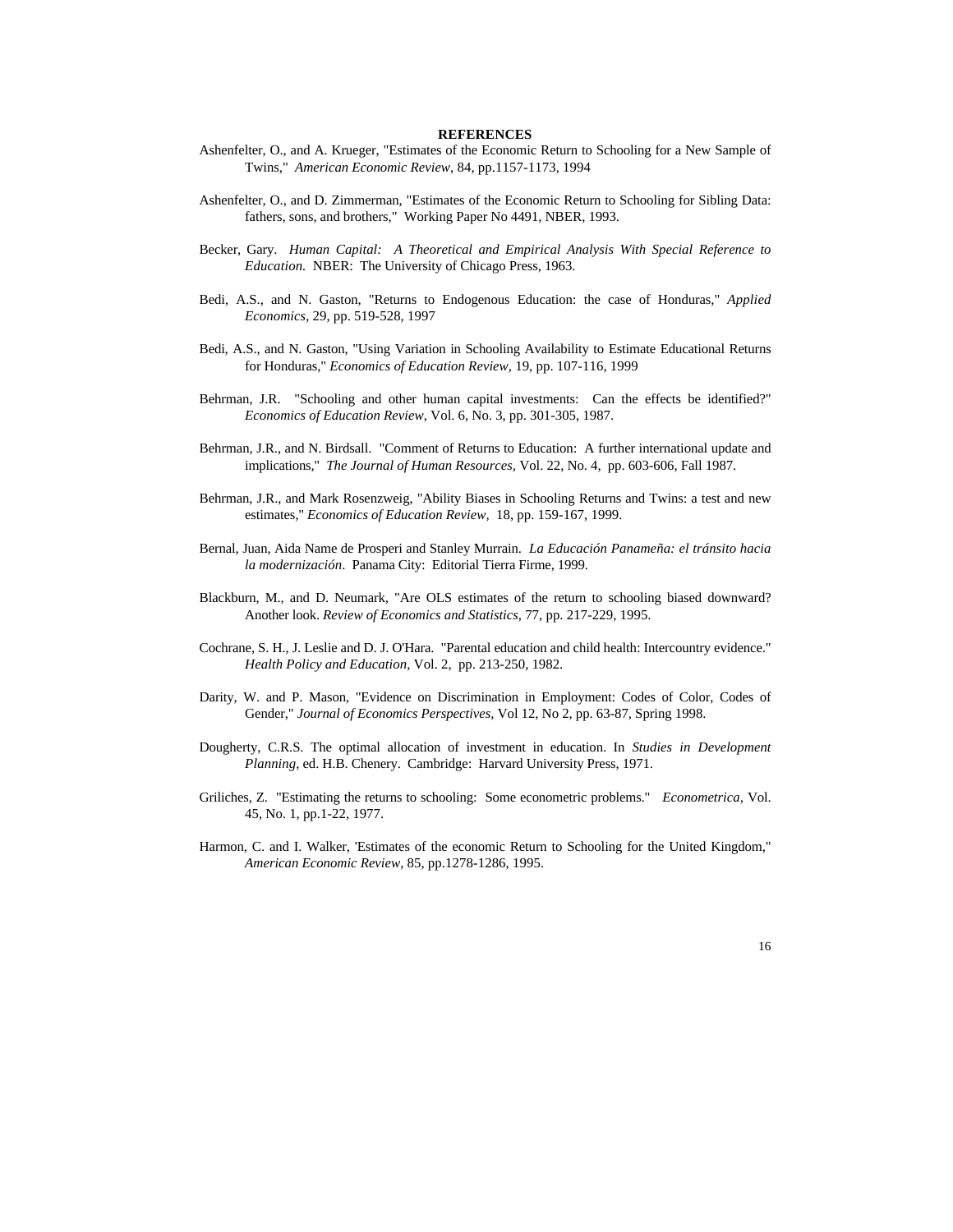- Heckman, James, "Detecting Discrimination," *Journal of Economics Perspectives*, Vol 12, No 2, pp. 101-116, Spring 1998.
- Hellerstein, J. and D. Neumark, "Are Earning Profiles Steeper tha Productivity Profiles? Evidence from Israeli Firm-Level Data, *The Journal of Human Resources*, Vol 30, No 1, 1995
- Inter-American Development Bank. "Facing Up to Inequality in Latin America." *Economic and Social Progress in Latin America Report 1998-1999*. Johns Hopkins University Press, 1999
- Jorgenson, Dale, Frank M. Gollop, and Barbara M. Fraumeni. *Productivity and U.S. Economic Growth.* Cambridge: Harvard University Press, 1987.
- Kakwani, Manek. *Income, Inequality and Poverty: Methods of Estimation and Policy Implications*. New York: Oxford University Press, 1980.
- Klees, Steven J., Planning and policy analysis in education: What can economics tell us?" *Comparative Education Review,* Vol. 30, No. 4, pp. 574-607, 1986.
- Kugler, B. and G. Psacharopoulos, "Earnings and education in Argentina: An analysis of the 1895 Buenos Aires Household Survey," *Economics of Education Review*, Vol 8, No 4, pp. 353-365, 1989.
- Lecaillon, J. et al. *Income Distribution and Economic Development: An Analytical survey*. Geneva: International Labour Office, 1984.
- Leslie, L. "Rates of return as informer of public policy." *Higher Education,* Vol. 20, pp. 271-286, 1990.
- Mason, P., "Race. Competition and Differential Wage," *Cambridge Journal of Economics*, 19, pp. 545- 567, 1995.
- Mincer, Jacob. "Investment in human capital and personal income distribution," *Journal of Political Economy*, August 1958.
- Mincer, Jacob. "On-the-job training: Costs, returns and some implications," *Journal of Political Economy*, 70, October 1962.
- Mincer, Jacob. *Schooling, Experience and Earnings*. New York: Columbia University Press, 1974.
- Neumark, David, "Biases in Twin Estimates of the Return to Schooling," Economics of Education Review, 18, pp. 143-148, 1999.
- Oaxaca, Ronald, "Male-Female Wage Differentials in Urban Labor Markets*," International Economic Review*, Vol 14, No 3, pp. 693-709, October 1973.
- Psacharopoulos, G. "Estimating shadow rates of return of investment in education" *Journal of Human Resources*, winter, 1970.